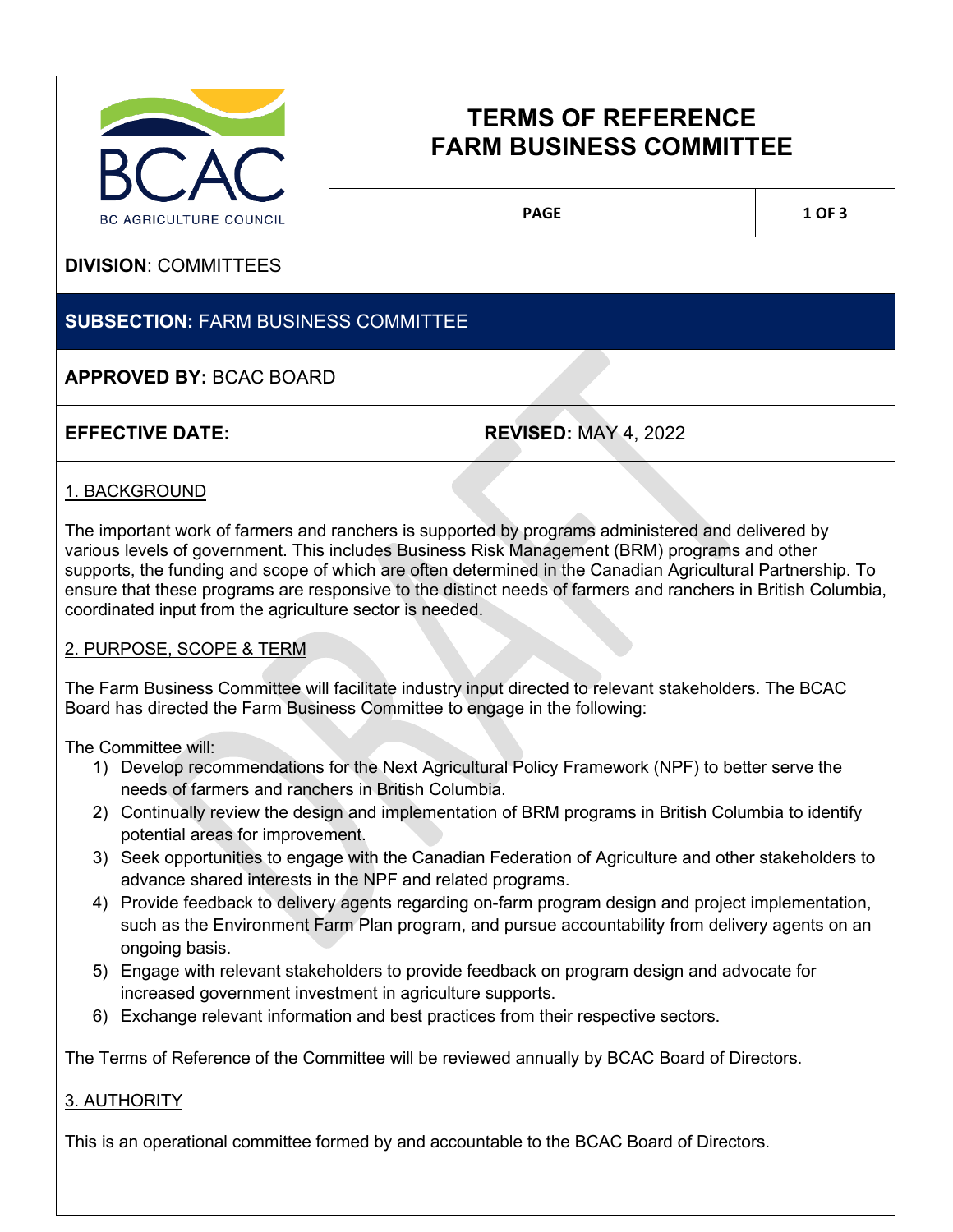# **FARM BUSINESS COMMITTEE - TOR PAGE 2 OF 3**

#### 4. MEMBERSHIP

Committee members will be appointed by the BCAC Board of Directors with input from BCAC members. Membership will attempt to reflect the diversity of the BCAC membership, while limiting the overall size of the Committee. Membership will target members most impacted by the subject of the Committee and will consist of producers. Board representation on the Committee will include at least one but no more than two BCAC Board members.

The Committee will initially be comprised of representatives from any interested member groups. To ensure the effectiveness of the Committee, it should not have less than five members and have no more than ten members.

The BCAC President or designate from the Board will be an ex-officio member of the Committee.

Additional participants may be invited to participate in meetings by the Chair or on the Committee by the BCAC Board of Directors as deemed appropriate.

#### 5. COMMITTEE MEMBERS COMMITMENT

Committee members commit to:

- Making all reasonable efforts to attend meetings and conference calls as scheduled by the Chair,
- Attend at least 50% of meetings in a 12-month period and be adequately prepared to participate,
- Reviewing discussion materials in advance of meetings,
- Submitting all travel claims to the Committee secretariat within 30 days of the meeting,
- Being familiar with and adhering to the **BCAC Code of Conduct for Directors, Committee Members, and Staff**,
- Abiding by the decision of the majority.

#### 6. COMMITTEE PROCEDURES

- 1) Perspective
	- Committee members are expected to bring the perspective of their representative organization, or sector, to discussions.
	- Decisions should be made in the spirit of supporting the short and long-term sustainability of B.C. farmers and ranchers.
- 2) Meetings
	- Annual: in-person or conference call meetings depending on the location of Committee members and meeting agenda.
	- Additional meetings: as required and at the discretion of the chair.
	- In-person meetings with expenses require pre-approval by the BCAC Executive Director.
- 3) Committee Chair
	- Will be appointed by BCAC Board of Directors, and the Chair will be reaffirmed annually.
	- Is responsible for calling and chairing meetings.
	- Will work with the BCAC Policy Director to:
		- o Set agendas,
		- o Ensure materials are prepared and distributed, and
		- o Report to the BCAC Board.